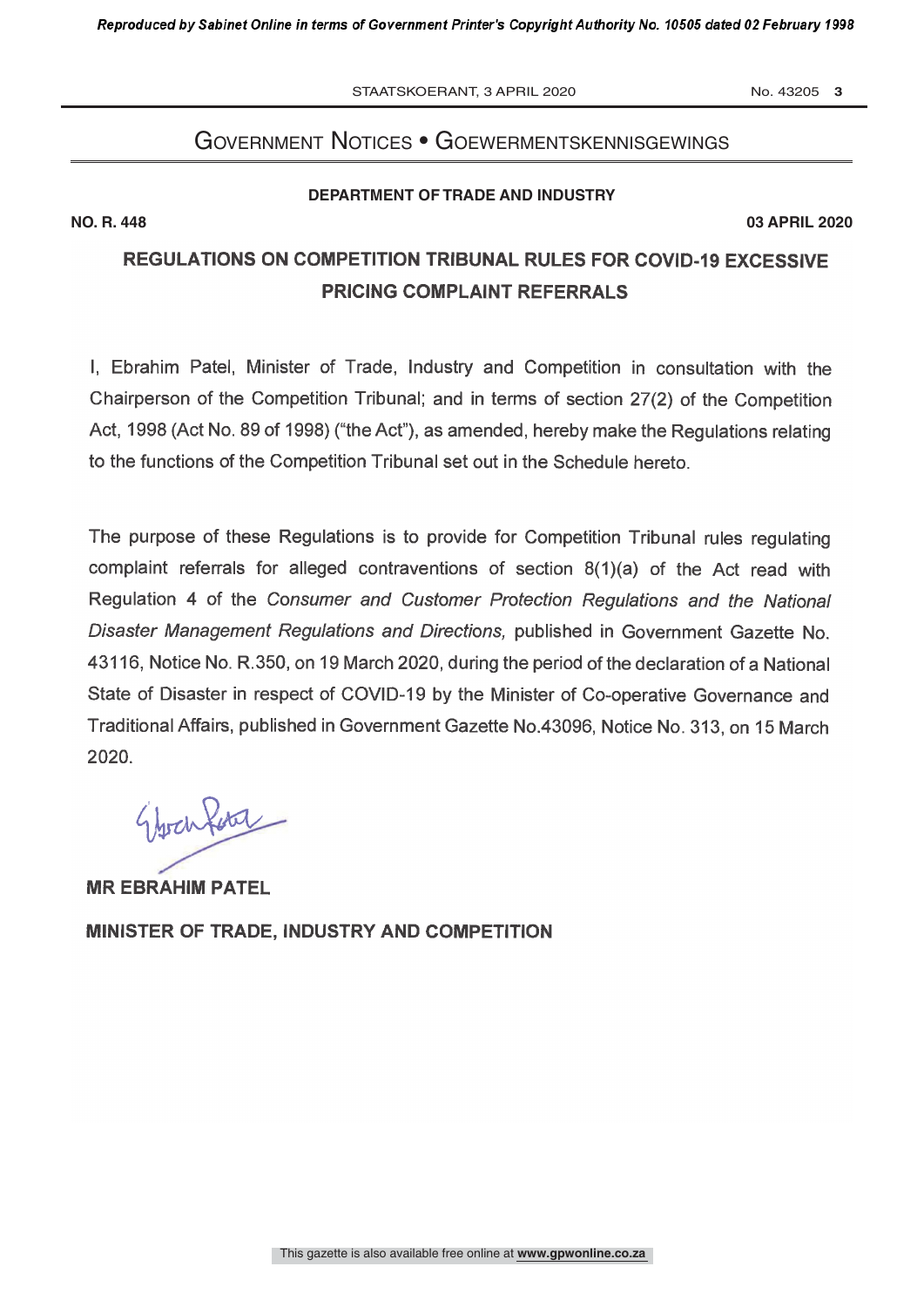### **SCHEDULE**

#### $1$ : **Short title**

These Regulations may be cited as the Tribunal Rules for Covid-19 Excessive Pricing Complaint Referrals.

### 2. Interpretation

- 2.1 In these Regulations, unless the context indicates otherwise, any word or expression has the meaning assigned to it by the Competition Act, 1998 (Act No. 89 of 1998), as amended or the Regulations issued by the Minister in Government Gazette No. 43116 on 19 March 2020, pursuant to the declaration of a National State of Disaster and-
	- 2.1.1. "Act" means the Competition Act No. 89 of 1998, as amended;
	- 2.1.2. "Commission" means the Competition Commission, a statutory body established in terms of section 19 of the Act;
	- 2.1.3. "Complaint referral" means a referral of an alleged contravention of section 8(1)(a) of the Act read with Regulation 4 of the Consumer Protection Regulations;
	- 2.1 4 "Complainant" means any person who has submitted a complaint to the Commission of an alleged contravention of section 8(1)(a) of the Act read with Regulation 4 of the Consumer Protection Regulations;
	- 2.1.5. "Consumer Protection Regulations" refers to the Consumer and Customer Protection and National Disaster Management Regulations and Directions published by the Minister in Government Gazette No. 43116, Notice No. R.350, on 19 March 2020, pursuant to the declaration of a National State of Disaster;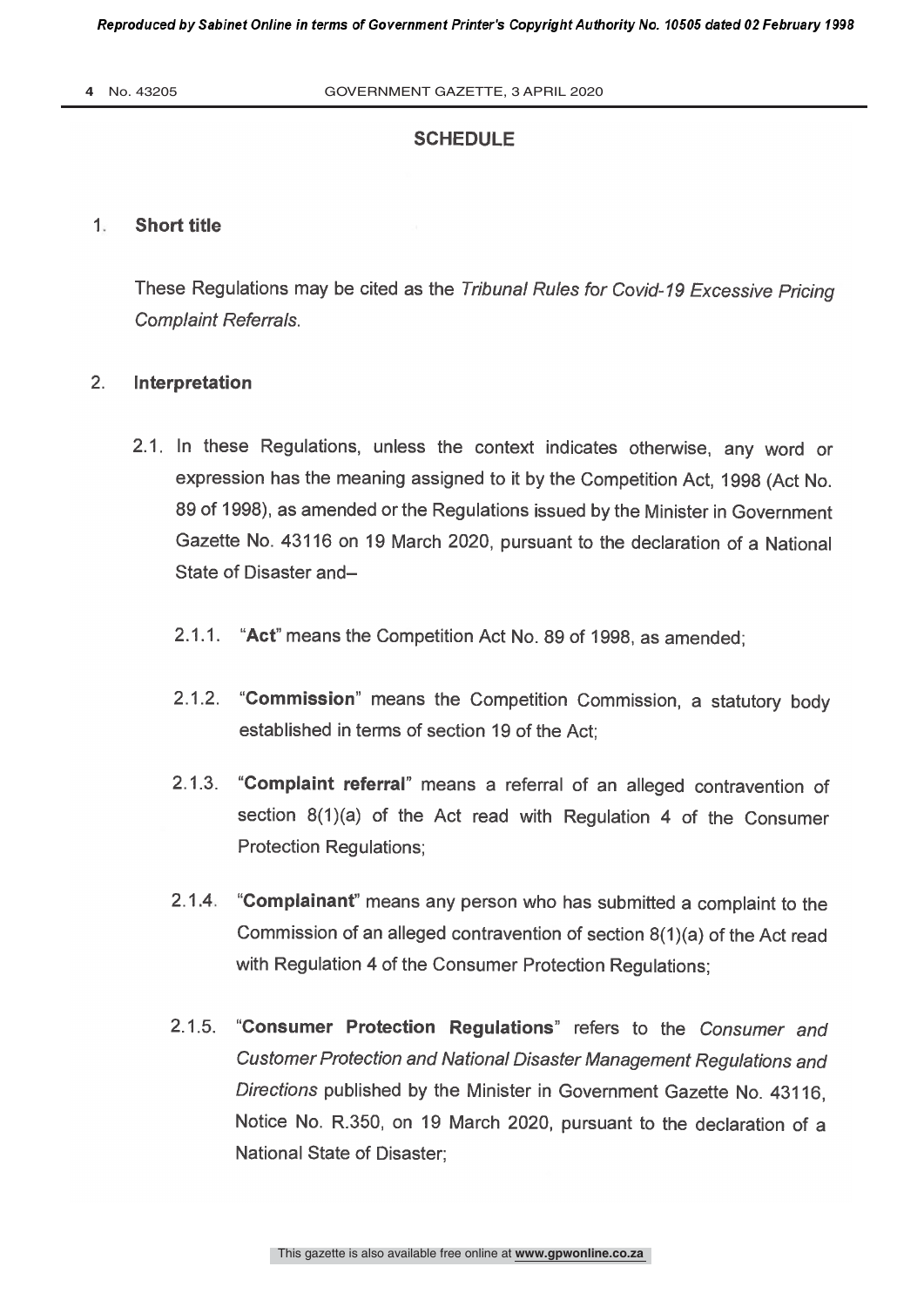STAATSKOERANT, 3 APRIL 2020 No. 43205 5

- "COVID-19" means the 2019 novel coronavirus (SARS-COV 2 / COVID- $2.1.6$  $19;$
- 2.1.7. "File" when used as a verb, means to deposit with the Registrar;
- 2.1.8. "Lockdown period" refers to the *lockdown* as defined in the Regulations issued in terms of Section 27(2) of the Disaster Management Act, 2002 (Act 57 of 2002) published in Government Notice No. R398 of Government Gazette No. 43148 of 25 March 2020, as may be amended;
- 2.1.9. "Minister" has the same meaning as defined in the Act;
- 2.1.10. "National State of Disaster" means the National State of Disaster relating to the COVID-19 outbreak as declared in Government Gazette No.43096. Notice No. 313, on 15 March 2020;
- 2.1 11. "Registrar" means the officer of the Tribunal appointed in terms of Tribunal Rule 5 and includes any acting or assistant registrar;
- 2.1.12. "Serve" means to deliver a document to a person other than the Registrar;
- 2.1.13. "Tribunal" means the Competition Tribunal, a statutory body established in terms of section 26 of the Act; and
- 2.1 14 "Tribunal Rules" means the rules for the conduct of proceedings in the Competition Tribunal published in Government Gazette No. 22025, Vol. 428, on 1 February 2001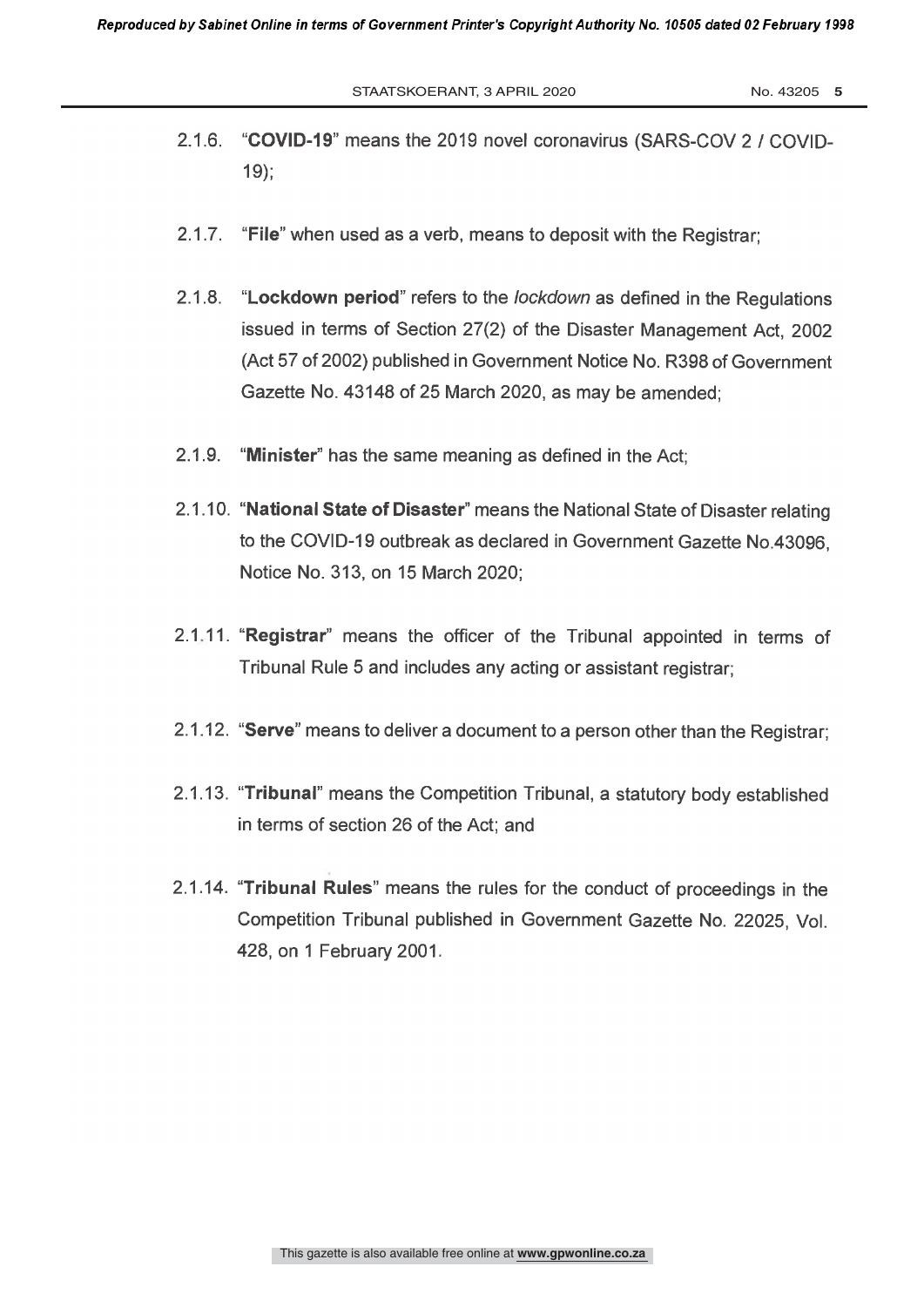#### $3.$ **Application**

- 3.1. These Rules apply to complaint referrals for an alleged contravention of section 8(1)(a) of the Act read with Regulation 4 of the Consumer Protection Regulations.
- 3.2. Subject to sub-rule 3.4, these Rules shall be of no force or effect when the COVID-19 outbreak is declared to no longer be a national disaster.
- 3.3. Unless the Tribunal directs otherwise, these Rules will apply to any complaint referral that has commenced before the COVID-19 outbreak is declared to no longer be a national disaster

### 4. Purpose

- 4.1. The purpose of these Regulations is to-
	- 4.1.1. provide for rules regulating complaint referrals for alleged contraventions of section 8(1)(a) of the Act read with Regulation 4 of the Consumer Protection Regulations during the period of declaration of the National State of Disaster and lockdown period; and
	- 4.1.2. prevent an escalation of a National State of Disaster and to alleviate, contain and minimise the effects of the National State of Disaster

#### 5. Urgent complaint referral procedures

- 5.1. A complaint referral for an alleged contravention of section 8(1)(a) of the Act read with Regulation 4 of the Consumer Protection Regulations may be dealt with by the Tribunal on an urgent basis.
- 5.2. An applicant wishing to bring a complaint referral for an alleged contravention of section 8(1)(a) of the Act read with Regulation 4 of the Consumer Protection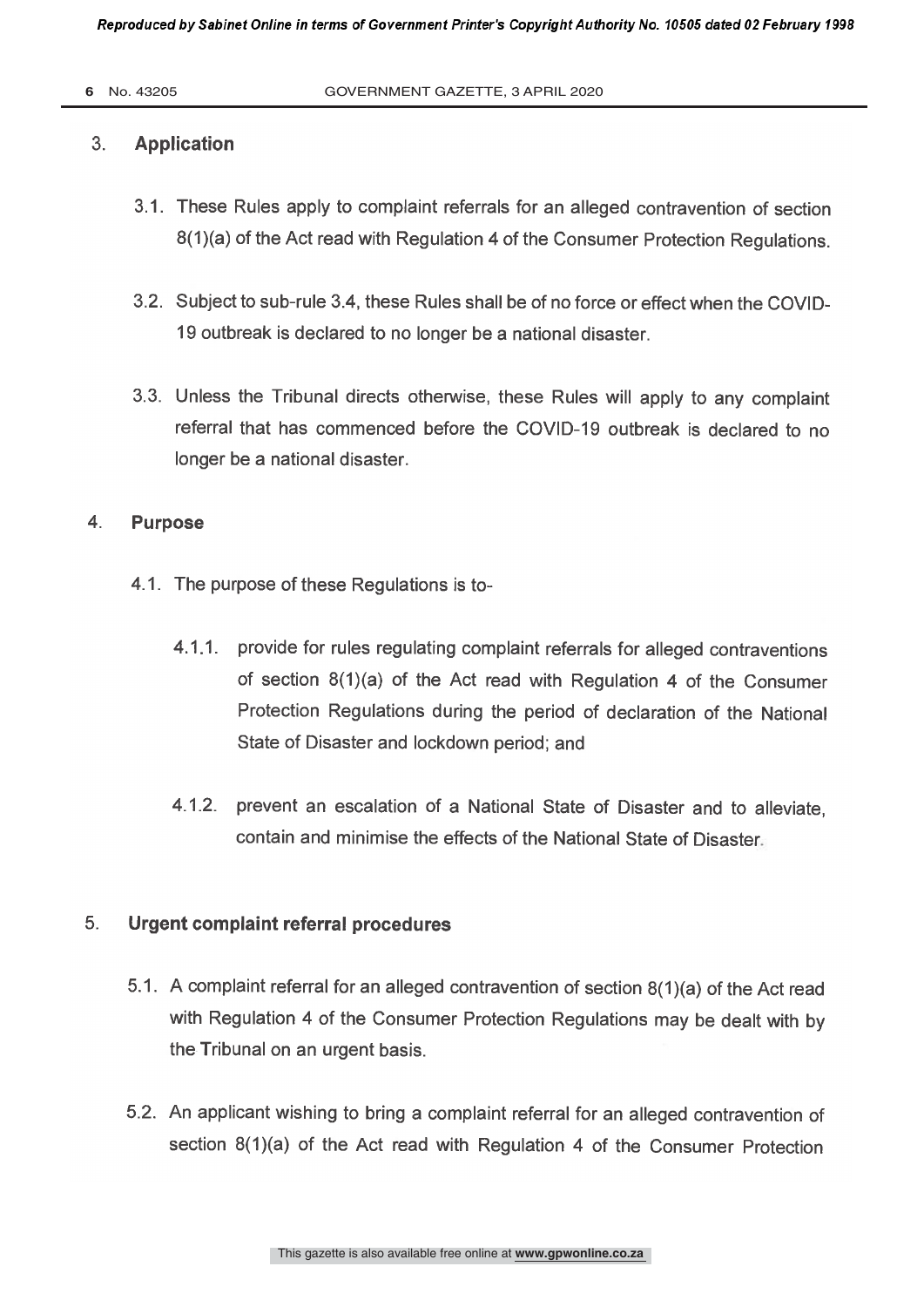Regulations must apply to the Tribunal by filing a Notice of Motion and include a founding affidavit.

- 5.3. A complaint referral may be filed by
	- 5.3.1. the Commission; or
	- 5.3.2. a complainant, as soon as possible after the Commission has issued a Notice of non-referral to that complainant.
- 5.4. A Notice of Motion in terms of this Rule must-
	- 5.4.1 allege a contravention of section 8(1)(a) of the Act read with Regulation 4 of the Consumer Protection Regulations;
	- 5.4.2. indicate the order sought against the respondent(s); and
	- 5.4.3. state the name and any address (electronic or otherwise) of each respondent in respect of whom the order is sought.
- 5.5. A Notice of Motion in terms of this Rule may, *inter alia*, specify -
	- 5.5.1 the date and the time on which the applicant requests the matter to be heard by the Tribunal; and
- 5.6. The founding affidavit in terms of this Rule must set out
	- 5.6.1. grounds for urgency; and
	- 5.6.2. material facts or points of law and evidence in support of the complaint referral.
- 5.7. The founding affidavit may include supporting and/or confirmatory affidavits from any factual and expert witnesses.
- 5.8. The applicant must serve a copy of the Notice of Motion and founding affidavit on each of the respondent(s) named in the Notice of Motion and file a copy of the application with the Tribunal.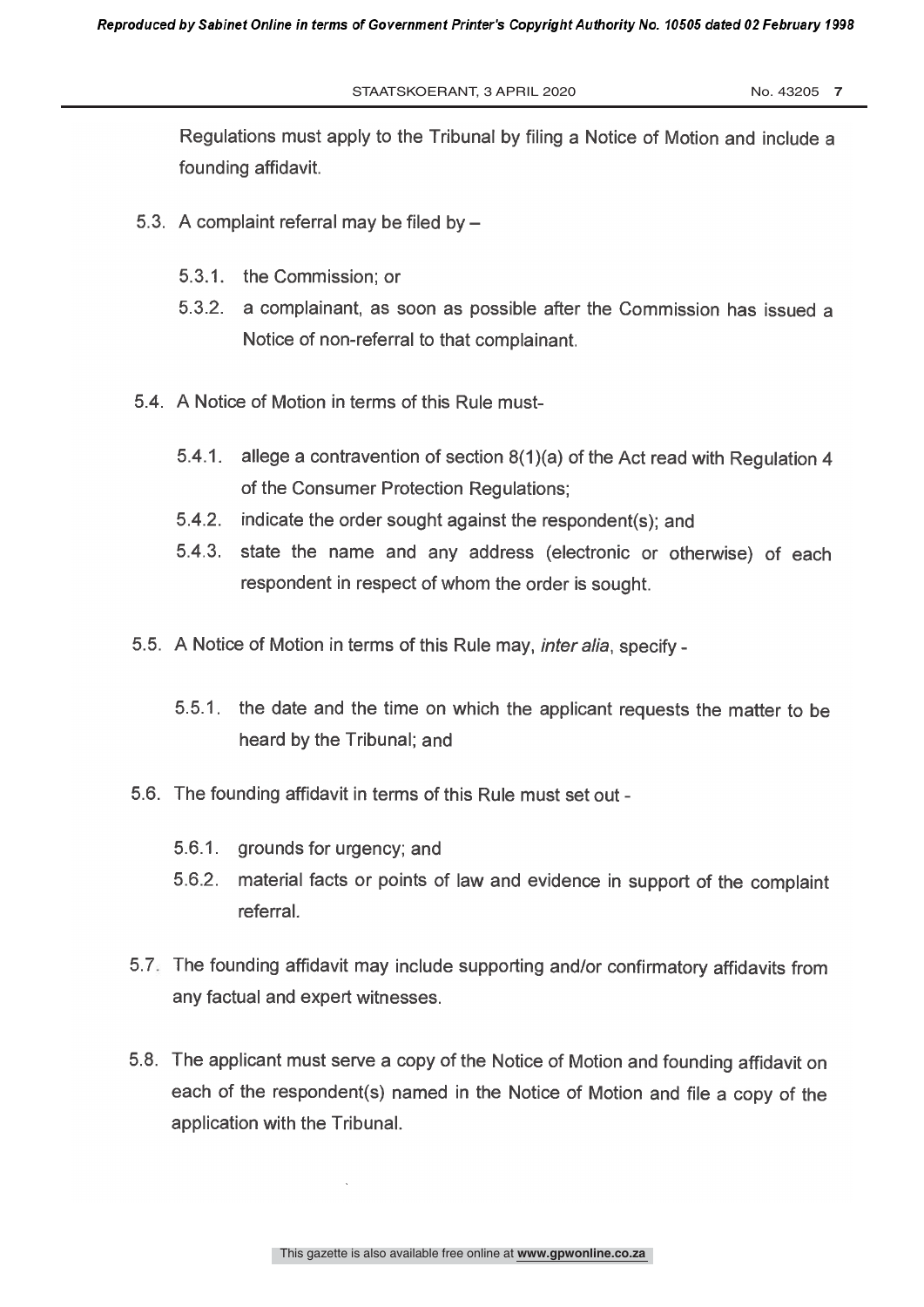- 5.9. A respondent who wishes to oppose the Complaint Referral must serve a copy of their Answering Affidavit on the Complainant within 72 hours of service of the **Complaint Referral.**
- 5.10. The person who filed the Complaint Referral may serve a copy of their Reply within 24 hours after being served a copy of the Answering Affidavit.
- 5.11 The Tribunal shall determine the date and time for the hearing of the complaint referral.
- 5.12. Subject to sub -rule 5.13 of this Rule, Tribunal Rules 6, 16, 17, 18, 19, 47, 54 and 55, each read with the changes required by context, apply to an application under this Rule.
- 5.13. To the extent that the Tribunal Rules referred to in sub -rule 5.12 of this Rule stipulate timeframes, those timeframes do not apply to an application under this Rule.
- 5.14. The Tribunal may on good cause shown grant condonation for non -compliance with the timelines stipulated in these Rules.
- 5.15. All documents may be filed electronically with the Registrar.

### 6. **Urgent hearing**

- 6.1. The Tribunal may direct that urgent complaint referral proceedings in terms of these Rules may be conducted wholly as video or audio proceedings.
- 6.2. If no answering affidavit is filed within the period set out in the Notice of Motion or such extended period as may be determined by the Tribunal, the urgent complaint referral may be heard on an unopposed basis.